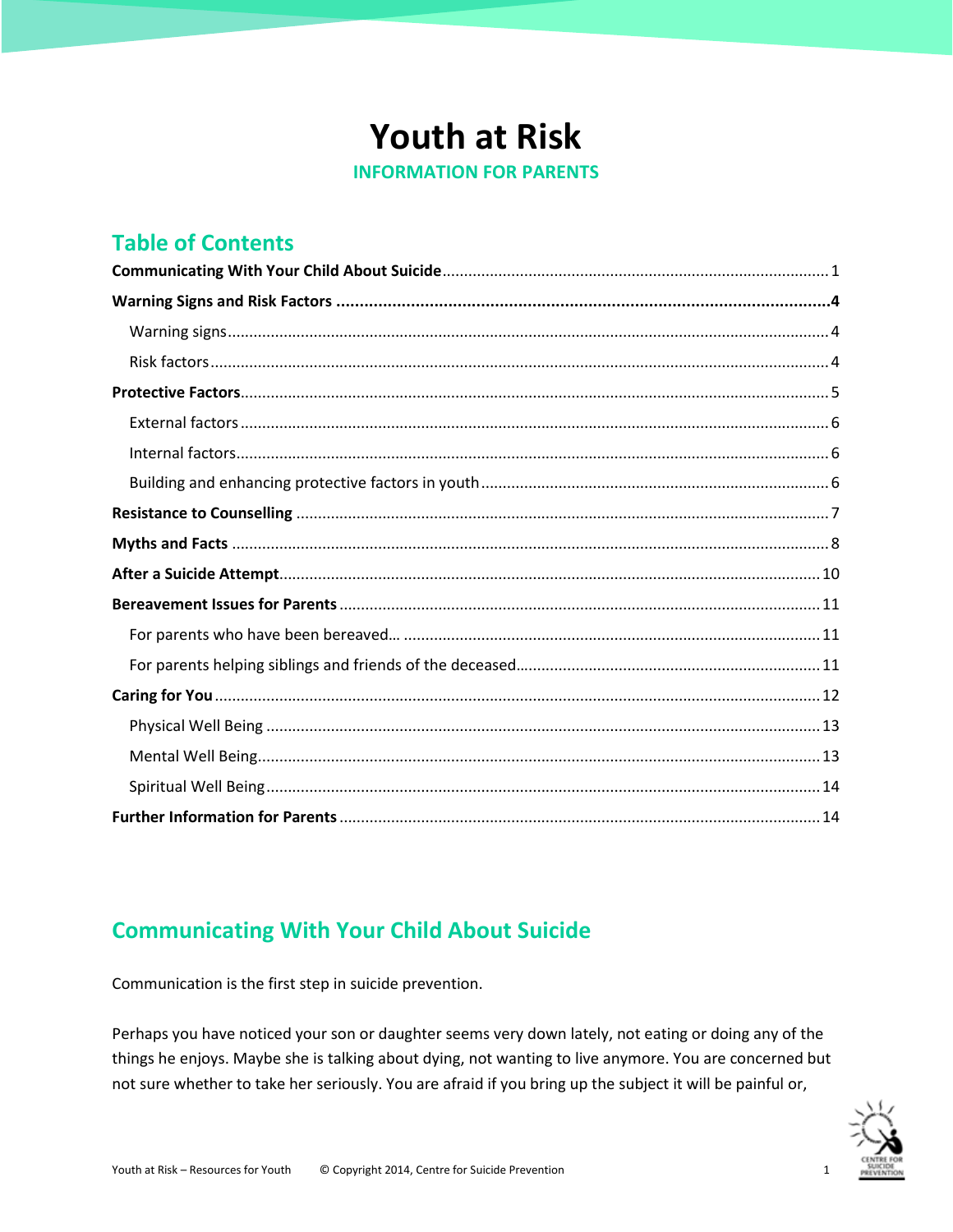even worse, you might put ideas about suicide in your child's head. Your own discomfort with suicide and the stigma associated with it may also be complicating matters. What do you do?

First of all, accept the possibility that your child may be at risk of suicide. Secondly, ask the questions – Are you thinking about suicide? Are you thinking about killing yourself? Do you have a plan? Do you have the means to do it (a way to do it)? If your child answers yes to these questions, you need to get help immediately. Do not leave your child alone.

In asking these questions you will not make your child suicidal. By expressing concern you open the door for communicating with your child, giving her permission to talk about her feelings. You show him that there is strength in asking for help.

Communicating with a teenager who is in crisis and may be thinking about suicide is difficult, especially if it is your own child. You will need to reassure her that help is available and that you will assist her in finding the right help. Be careful you do not take over and try to 'fix' things for your child.

Making significant changes can be a long process and there will be some bumps along the way. The journey begins with a conversation. It will take courage, time, space, patience and skill to start this conversation.

## **Time**

- Make a time to have the conversation when you will not be interrupted.
- Be flexible about the amount of time that you set aside

## **Space**

- Choose a place where there will be no distractions.
- Choose a place that offers comfort and privacy.

## **Patience**

- Before beginning the conversation, clear your mind of other issues and calm yourself.
- Remember that your child may talk about things that are difficult to hear. Try not to react with anger, shock or frustration. Do not interrupt or provide unwanted advice.
- Continue to ask questions until you have a clear understanding of what your child is saying. Do not become frustrated if things are not immediately apparent or reasonable to you.
- Maintain a positive outlook.

**Skill**

 Good communication requires both talking and active listening. This is the art of responding to someone in a way that makes them feel heard.

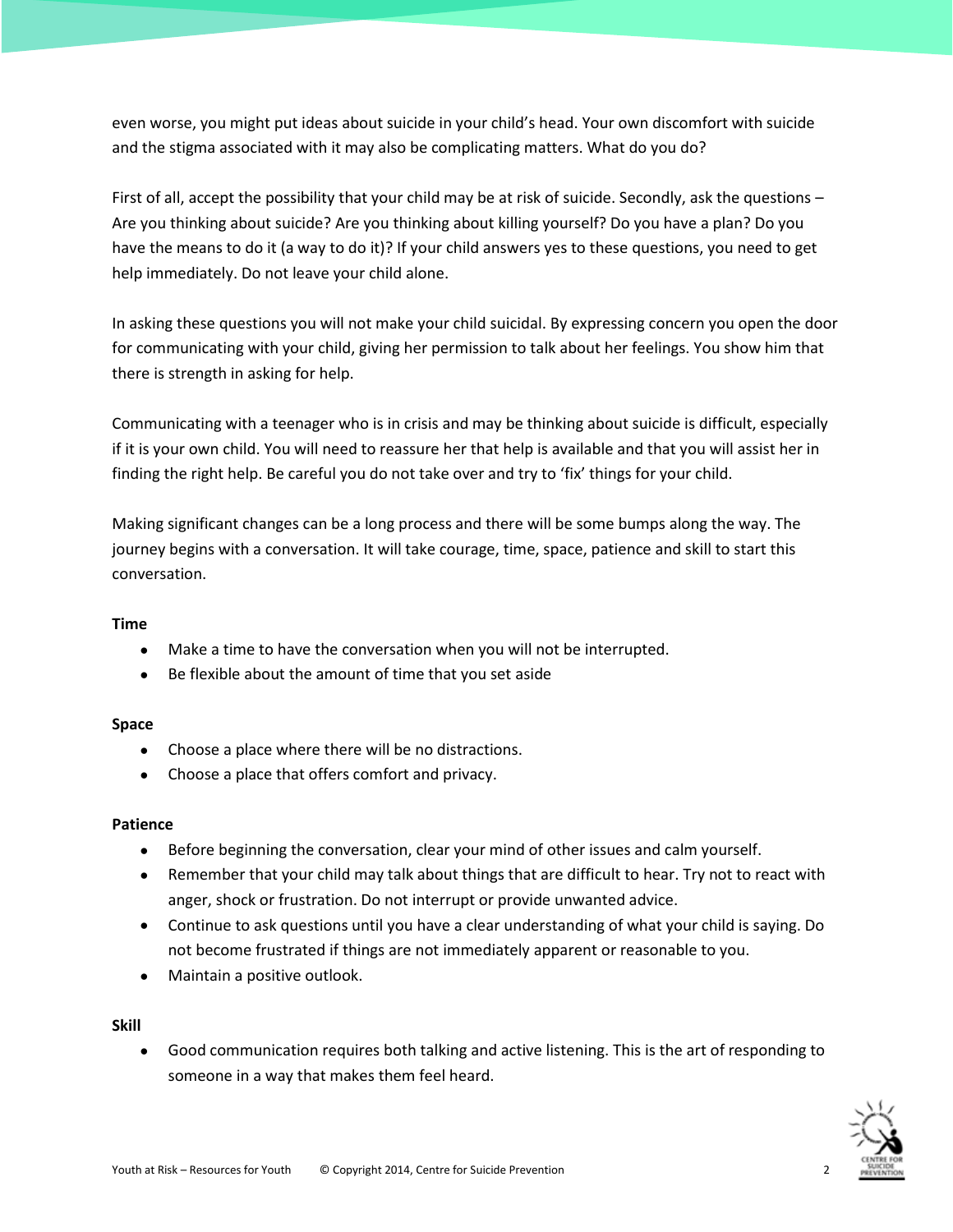- Show your child acceptance, that he is worth listening to and that he is being heard. Maintain eye contact and don't be afraid to show affection.
- Start the conversation with "I "statements. For example, "I heard you say you don't want to be here or that everyone would be better off without you. I am really concerned and want to talk more about it with you."
- Use open-ended and direct questions to get your child talking. When necessary, encourage your child to elaborate or clarify by saying things like "Tell me more…" or "I am not sure what you mean…"
- Ensure your tone of voice matches your words and body language. Crossing your arms, avoiding eye contact or turning away are signals that you are not comfortable and open to having the conversation.
- Don't get angry. Anger will not help you make the best decisions and will interfere with problem solving.
- Remember your child is relaying her feelings from her perspective. What you may consider a minor issue may be much more critical to your child. Even though difficult,- try looking at the world from his perspective.
- Be sincere in affirming your child's feelings and what they say. Let them know their problems are important.
- Identify any positive thoughts your child has towards life and use these as stepping stones to exploring other solutions to their problems.

## **Where your child is coming from…**

- Your child may be embarrassed, frightened, or ashamed.
- The stigma associated with suicide and mental illness is far reaching and may present a barrier to seeking help.
- Even though your child may look like an adult, he may not have the emotional maturity or literacy to explain or describe his feelings. She may need help in expressing herself.
- Recognize that your child may not have the life experience or maturity to move beyond the present and cope with what seems like a major life crisis. He may not be able to see that his situation can change for the better.
- Be alert to your child's nonverbal cues too. Pay attention to gestures, facial expressions and tone of voice… they may convey doubt about your child's true thoughts and feelings. Trust your instincts.

## **Safety Tip**

**If you feel you cannot have this conversation, please seek help from an outside source – another family member, your family doctor, a member of the clergy from your place of worship, a counsellor or a teacher. You could also call a crisis line for third party advice***.*

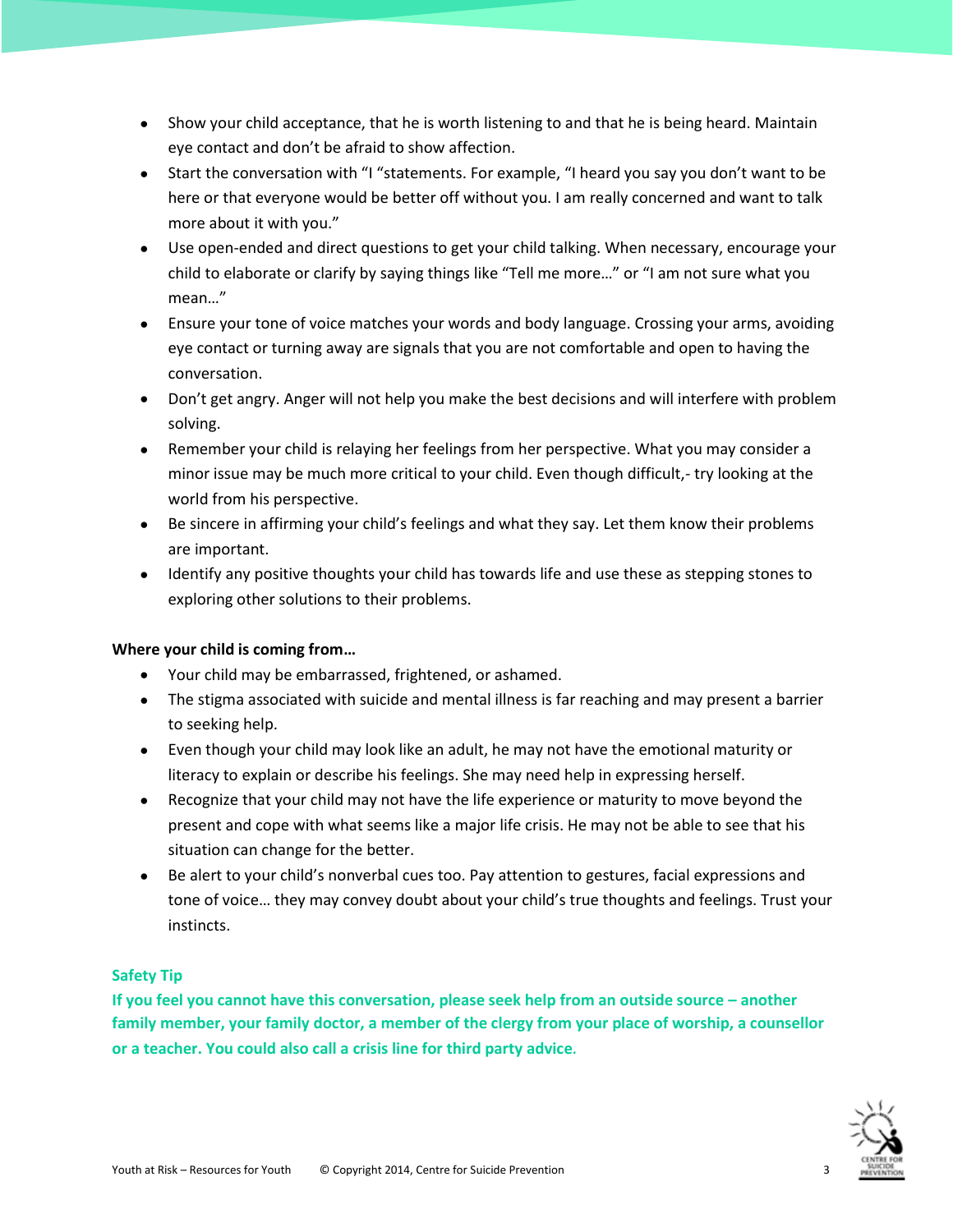## <span id="page-3-0"></span>**Warning Signs and Risk Factors**

Most suicidal youth give signs of their distress, although not all show warning signs.

## <span id="page-3-1"></span>Warning signs

Most suicidal youth show signs of their distress, although some do not. If your child is showing changes such as these, he or she may be at risk for self-harm:

- Talking about suicide or a plan for suicide.
- Saying things like, "I'm going to kill myself," "I wish I were dead," "I shouldn't have been born," "I won't be a problem for you much longer," "Nothing matters," or "It's no use."
- Making statements about hopelessness, helplessness or worthlessness.
- Complaining of being a bad person or feeling "rotten inside," refusing help or feeling beyond help. Not tolerating praise or rewards.
- Giving away favourite possessions or making a will.
- Being preoccupied with death.
- Showing a loss of interest in pleasurable activities or things they once cared about. Always feeling bored.
- Showing marked personality changes and serious mood changes. Withdrawing from friends and family.
- Having trouble concentrating or difficulties with school work.
- Complaining frequently about physical symptoms often related to emotions, such as stomach aches, headaches or fatigue. Changes in eating and sleeping habits.
- Showing impulsive behaviours, such as violent actions, rebellious behaviour or running away.
- Becoming suddenly cheerful after a period of depression (may mean the youth has already made the decision to escape their problems through suicide).

All suicidal thoughts or threats must be taken seriously, as should any behaviour that is out of character for your child. Trust your instincts. If you are concerned, tell others about it. Get help from family, friends, clergy, teachers, counsellors, doctors, crisis lines, mental health services or hospital emergency departments.

## <span id="page-3-2"></span>Risk factors

- Youth are more likely to consider suicide if they have some of these factors:
- Previous suicide attempt or gesture.
- Family History of suicidal behaviour.
- Feelings of hopelessness or isolation.
- Psychiatric disorders or mental illness.
- Substance use or abuse.
- Life stressors, such as interpersonal losses and legal or disciplinary problems.
- Physical abuse.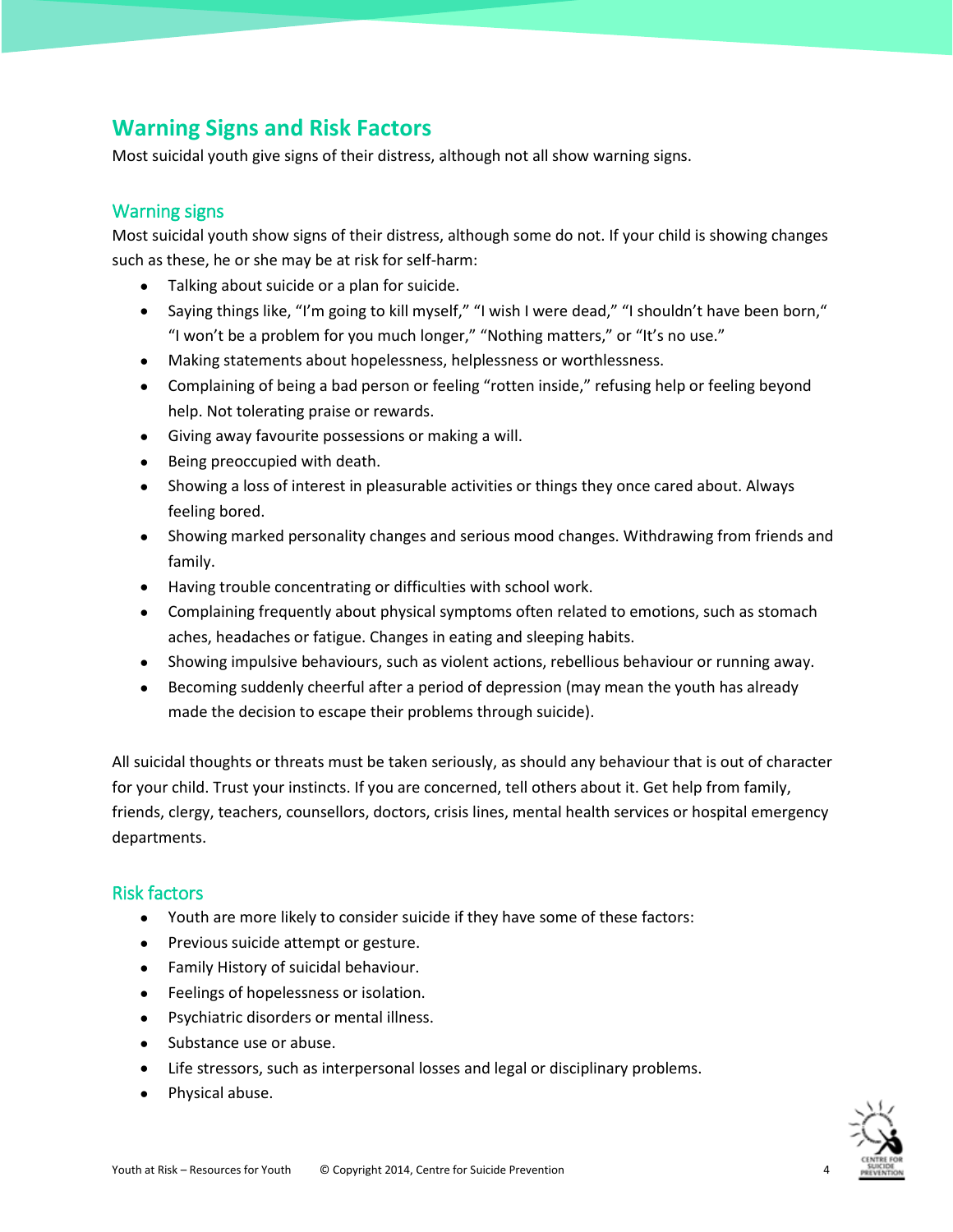- Sexual abuse.
- Sexual orientation (gay, lesbian and trans-gendered).
- Juvenile delinquency.
- School or work problems.
- Contagion or imitation (the suicide of a friend or exposure to media reports of suicide).
- Chronic physical illness.
- Living in isolation.
- Access to more lethal means, such as firearms and medication.
- **•** Impulsive behaviours.
- Homelessness.
- Some youth in minority or marginalized groups have an increased risk of suicide.

## **Safety Tip**

**If you suspect your child is at risk of suicide, remove readily available means; for example, take all firearms out of the home, lock up medications and other poisonous substances.**

## <span id="page-4-0"></span>**Protective Factors**

Certain factors are thought to protect youth and reduce their risk of suicide.

## **Age of change**

The behaviour of children begins to change when they reach the pre-adolescent and adolescent stages. They become more impulsive, moody and belligerent. Developmentally, adolescents may begin to pull away from you in a search for their own identity and many struggle through a dependenceindependence crisis. Physically, adolescents may grow 15 percent in both height and weight and appear to look more like adults than children.

However, while their bodies are maturing, the same cannot be said of the adolescent brain. Research in neuroscience indicates that adolescence is a chaotic time for the brain. Different regions are developing on different time tables and a number of neurotransmitter levels are increasing and declining. Additionally, the release of sex hormones is changing the architecture of the brain. The teenage brain is less able to control emotions and its ability to make good judgments and control impulses is compromised. All these factors may put your child at higher risk of suicide.

#### **Protective factors**

Fortunately, most teenagers emerge from this tumultuous time with few or no permanent scars or thoughts of suicide. Research has shown that certain factors help protect and strengthen youth during this developmental stage.

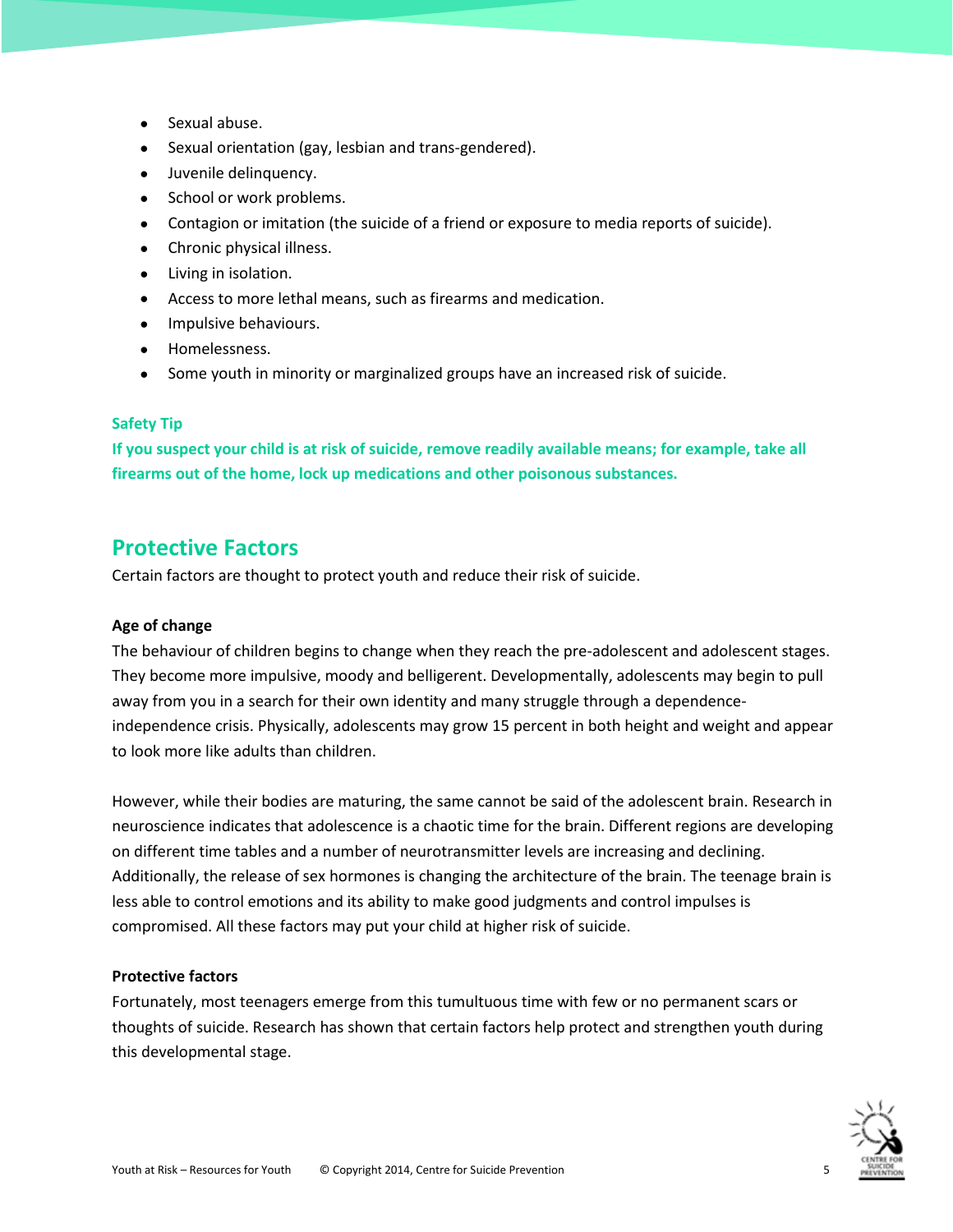## <span id="page-5-0"></span>External factors

- Family cohesion, e.g., involvement, shared interests and emotional support.
- Good relationships with other youth and adults.
- Academic achievement.
- Stable environment.
- Social integration and opportunities to participate in activities.
- Responsibilities for other people or pets.
- Adequate care for substance use, physical and mental disorders.
- Lack of access to means for suicidal behaviour.
- Connection to a religious community.

## <span id="page-5-1"></span>Internal factors

- Sense of belonging.
- Sociability, i.e., ability to be a friend.
- Love of learning.
- Perceived connectedness to school.
- Sense of worth and self-confidence.
- Self-motivation.
- Help-seeking and advice-seeking behaviour.
- Service, i.e., gives of self in service to others or a cause.
- Life skills, e.g., good decision-making, assertiveness, impulse control, coping skills, flexibility and perserverance.

## <span id="page-5-2"></span>Building and enhancing protective factors in youth

## *1. Help your child build connections*

Research in the field of youth development and resiliency shows that building stronger connections with family, school, other adults and youth, and getting involved in community activities, are some of the most important ways to develop protective factors in a young person's life. Help your child find volunteer opportunities in the community.

*2. Help your child to identify their external and internal strengths by asking questions like these:*

In previous difficult situations, how did you cope, what did you do?

Who do you talk to when experiencing stress? How do they help? Can they help you now and in the future? Who else can help?

Can you use what you have learned in other situations to help you now and in the future?

*3. Help your child create a network of support.*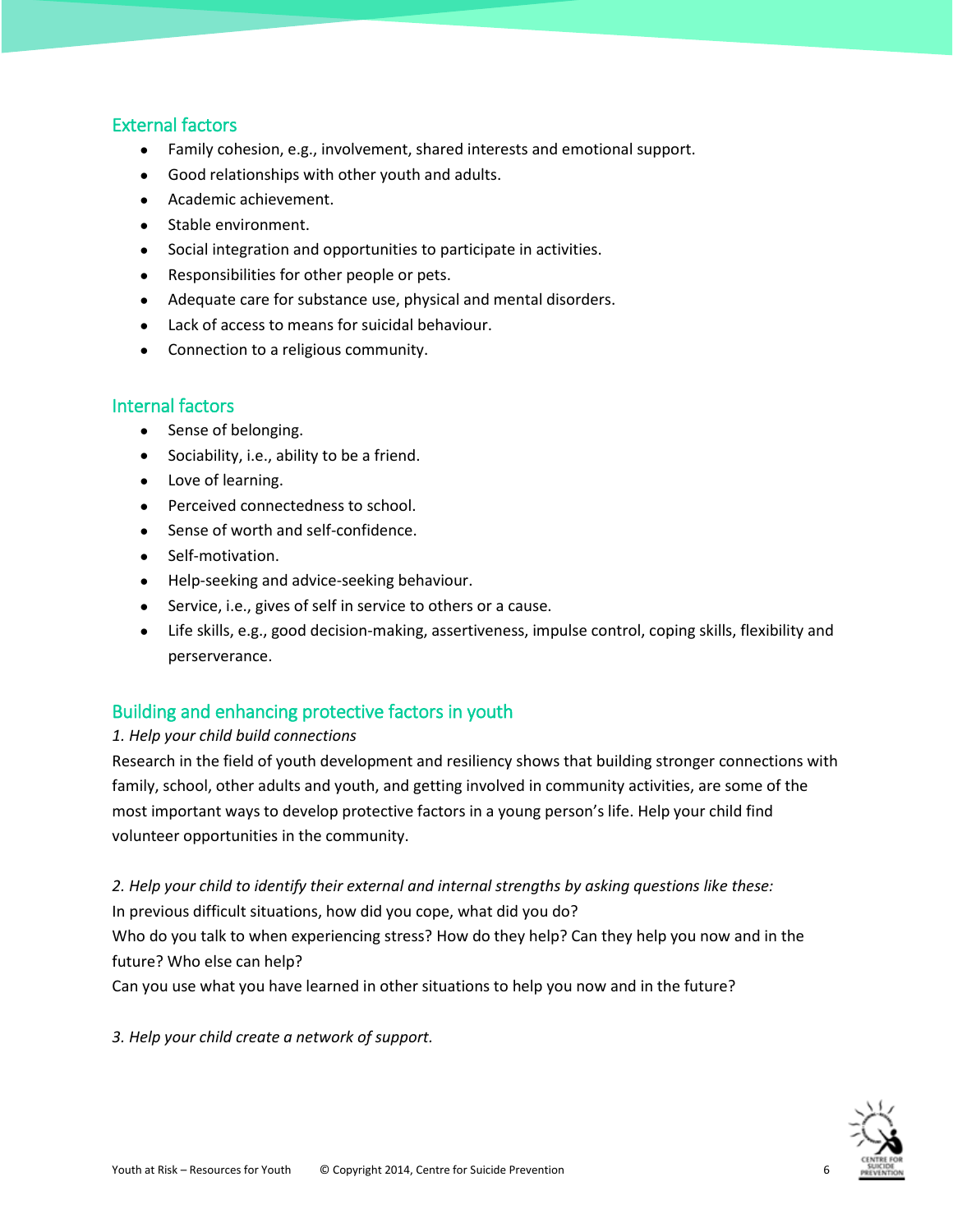Develop or strengthen your relationship with your child. Provide support, communicate positive expectations and invite participation. Demonstrate attitudes and messages of optimism, strength and overcoming difficulties. In doing so you will help to empower your child.

#### **Safety Tip**

**It is never too late to help your child develop coping skills and strengths.**

## <span id="page-6-0"></span>**Resistance to Counselling**

*Your child in crisis may resist looking for or accepting help.*

It may be comforting to know that a teenager who is experiencing emotional or mental health problems will often turn to family members or friends for help and support. There are some, though, who will not look for help, thinking they may be able to solve their problems on their own. But when your child's problems become unmanageable and they won't look or accept help, what do you do?

It might help you, as a parent, to understand why your child is resisting getting the help they need. Some reasons include:

- They may be denying they are suicidal or not recognize they have a problem.
- They know of friends who have not had good experiences with counselling.
- They may not understand how therapy works the process, goals and desired outcomes of counselling.
- They may be worried about their privacy and having confidentiality maintained.
- They may feel shame and stigma around mental health issues.
- They may fear they will be blamed for their problems.
- Their negative thoughts may be making it impossible to see that positive change can happen.

Adolescence is a chaotic time and even though your child is struggling to move toward independence, he/she will need your guidance and suppport more than you know. Sometimes issues become too difficult to work out within the family and you may need to reach out for help. If your child resists going outside for help there are many things you can do as a parent to show the benefits of getting help.

*Examine your attitude*... toward mental illness, suicide and looking for help. Ask yourself, "Do I value counselling?", "Do I show my child that reaching out for help is a good thing?".

*Model help-seeking behaviours* - If your child sees you reaching out for help with your problems they will see outside support as a way to help them cope too.

*Research community services* - Look for agencies and resources that offer counselling and support for suicide prevention, emotional and mental disorders or substance abuse.

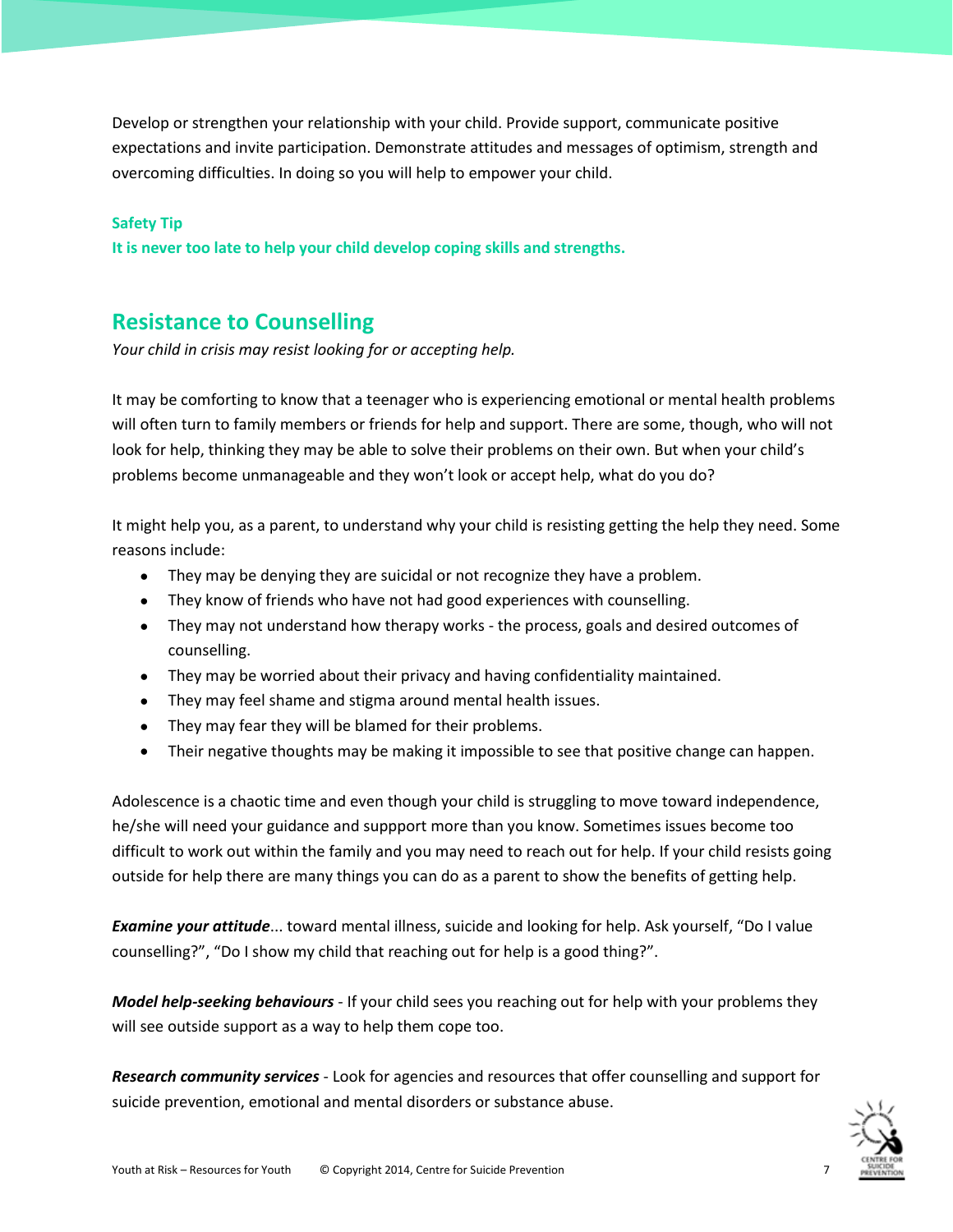*Talk with your child* ... about her feelings and getting counselling. Ask her what she thinks will happen in a counselling session, what she might gain from getting help. Use this time to address any misconceptions she might have.

*Review some goals of counselling* - these might include enhancing problem-solving and coping skills, learning how to express feelings, and developing positive self-image and self-esteem. You might explain that the counsellor will help her to find her own solutions and identify her strengths.

*Respect your child's privacy* - as a parent you are going to be concerned and try to get details about what is being discussed in counselling. You can show your concern and support by asking how the counselling is going. Let your child decide the level of detail that he reveals to you. Your child also needs to know that a counsellor has a legal obligation to notify you if they speak about harming themselves or others.

*Find the 'right' outside help -* finding a counsellor who 'feels' right to your child may take some time and effort. Look for someone who specializes in adolescent mental health. Other sources of help include your family doctor, a social worker, school guidance counsellor, a member of the clergy.

#### **Safety Tip**

**Do no deny or ignore signs of emotional or mental distress. If your child is physically ill, you take them to the doctor. Do the same for mental health issues.**

## <span id="page-7-0"></span>**Myths and Facts**

*Separating fact from fiction may help you better understand if your child is at risk of suicide.*

*Myth:* Only "crazy" people think about suicide. "My child doesn't seem to have a mental illness. I don't need to worry about suicide."

**Fact:** Suicidal thoughts and behaviours occur in people of all age groups and all walks of life. Many studies have shown that suicidal thoughts, feelings and behaviours are common among young people. Your child might have suicidal thoughts when she is in crisis and cannot see other alternatives. **If you are worried about her, trust your instincts and do not dismiss the possibility of suicide.**

*Myth:* Talking about suicide may give my child the idea.

"I'm concerned about my child but I don't want to talk about suicide. I'm scared if he haven't thought of it before, he will now."

**Fact:** Asking about suicide shows your child that you care and are concerned. You will not make him suicidal by talking about suicide. Most likely, he will feel relieved you asked. Suicidal people are in pain

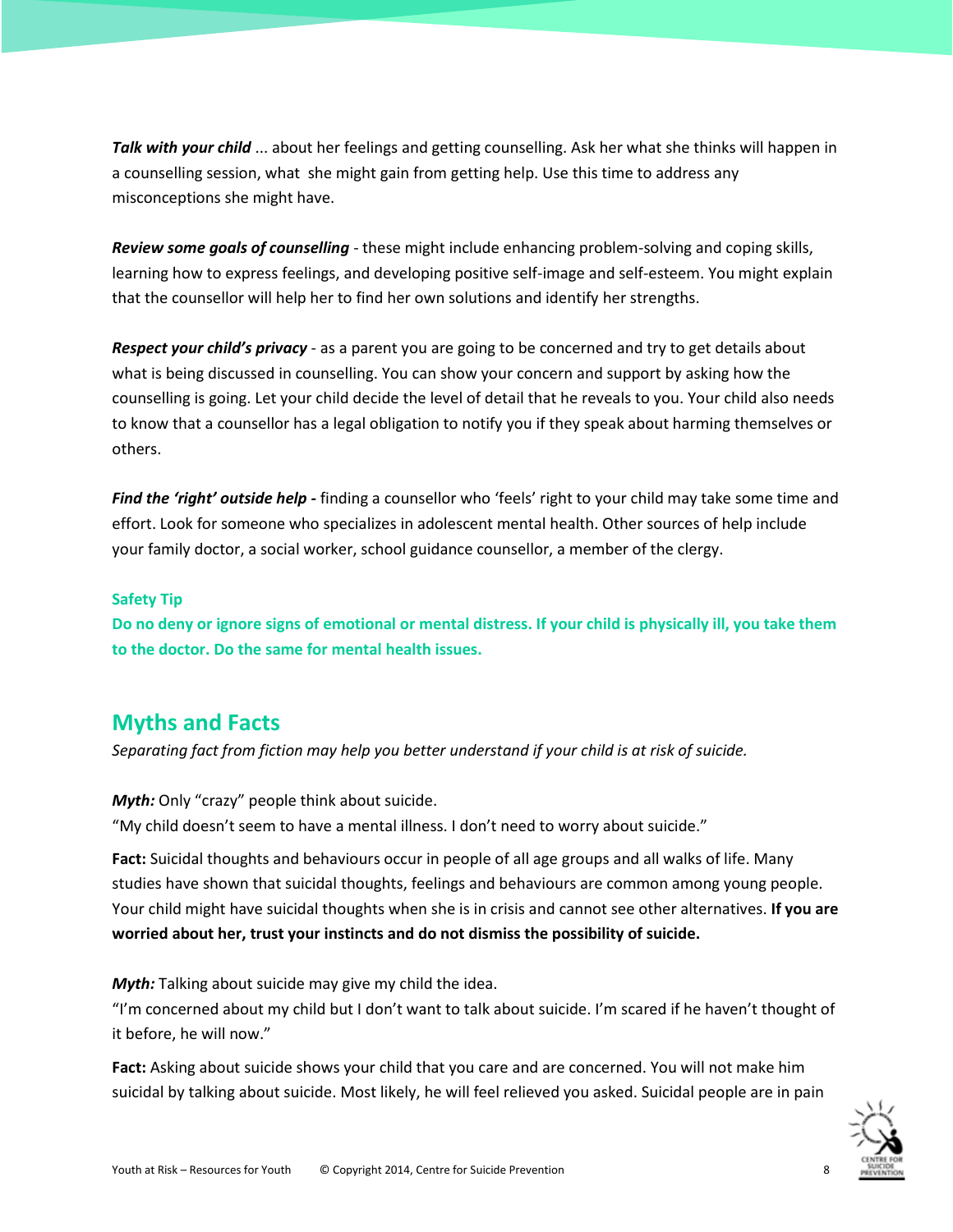and they want their pain to end but do not necessarily want to die. **Talking about suicide provides an accurate picture of how your child feels and is the first step to getting him the help he needs.**

*Myth:* Most suicides occur with little or no warning. "No one saw it coming. There was nothing anyone could do."

**Fact:** You can learn to see the warning signs. Youth who attempt suicide often have behaviours, personality characteristics or circumstances in their lives that are associated with suicide. The key is to notice these indicators and to respond to them as a call for help.

*Myth:* Suicidal feelings are permanent.

"Once a person starts thinking about suicide, the thoughts never go away."

**Fact:** Thoughts and feelings of suicide are a temporary response to a situation that a person sees as unbearable. A metaphor for this feeling is the "bug in a cup." Your child, like the bug, may feel trapped and unable to escape from what seems an impossible situation. However, if the cup is turned over, the bug can escape. As their parent, you, a counsellor or another person may be able to help your child see their situation from other perspectives and learn to cope in different ways.

*Myth:* Suicidal youth only want attention.

"She doesn't mean it when she says she is thinking of suicide. She's only trying to get out of doing what she needs to do."

**Fact:** Threatening suicide is cause for concern, no matter what the motivation. Although some people are seeking attention or trying to manipulate others, all threats are cause for concern and require professional follow-up. At the very least, threatening suicide is a sign that your child needs to learn more effective coping skills.

*Myth:* Suicidal youth want to die.

"What can I do if he really wants to kill himself? There's no hope for him now."

**Fact:** Your child is in pain and he wants this pain to end but he does not necessarily want to die. He may see suicide as a way to stop pain, not stop life. More often than not, death is not the goal of suicide. He may not know how to make things better or have the energy to take the steps to get help.

*Myth:* A suicidal child will seek help. "If she really is suicidal, she will tell me."

**Fact:** Young people are more likely to go to their peers for help, rather than their parents. The concern is that peers may not let an adult know a friend is suicidal. You should keep the lines of communication open with your child and her friends. Youth need to be taught and encouraged to go to adults who can help if they learn of a friend's suicidal thoughts or plans.

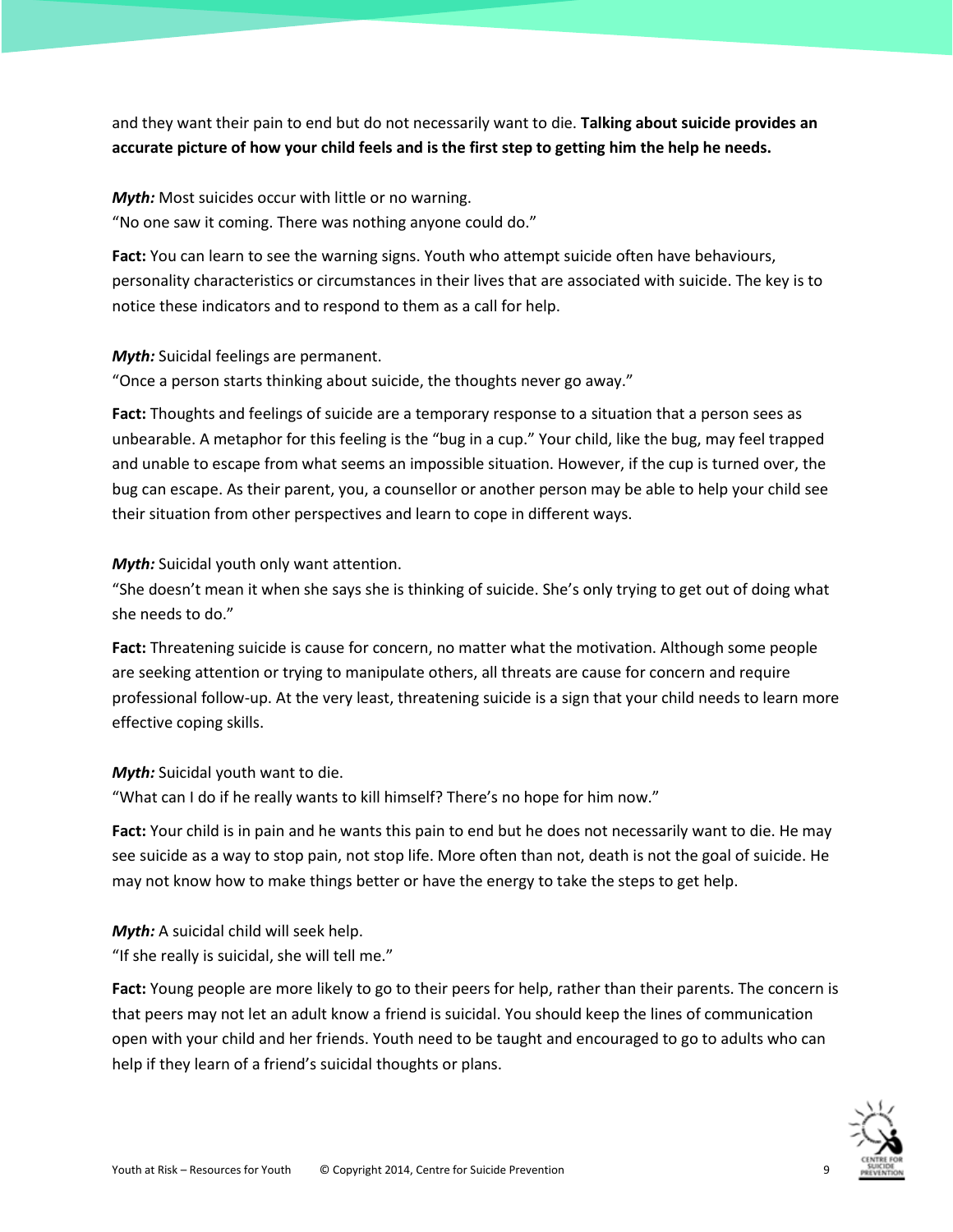## <span id="page-9-0"></span>**After a Suicide Attempt**

*Suicidal thoughts or behaviours can throw an entire family into crisis.*

While a suicide attempt may cause you to feel rejected, it is more likely, in fact, that it may be a sign your child needs you and your support more than ever. To help your son or daughter, you must first believe that what happened really was a suicide attempt. You need to work through your own reactions – shock, anger and helplessness - to be able to get and give your child the help they need.

You and your family can get through this immediate crisis and make positive changes that will minimize the likelihood of another attempt or other suicidal behaviors. A safety plan, worked out by you, your child, and the treatment team, is essential after a suicide attempt. If your child has been hospitalized, the safety plan needs to be in place before discharge and all parts of it, including medications and professional treatment, clearly stated and understood by everyone.

## **Key elements of a safety plan may include:**

- Steps that will be taken to reduce the risk of further suicidal behaviours at home, e.g. removing highly lethal means such as firearms and medications.
- A list of key contacts phone numbers for the hospital or other crisis services, family doctor, mental health workers and or family members who can be called upon in an emergency.
- Steps to help your child develop a sense of self-responsibility that will encourage her to be proactive in getting help if she begins to feel suicidal again, e.g. have her help to choose the caregivers and the type of help received.
- Actions you will take if you notice behaviours or signs that indicate a suicide risk.
- How you will build a community of support that will decrease your child's actual or perceived social isolation. This community will include professional caregivers, other family members, friends and community agencies.
- Strategies to foster your child's problem-solving abilities and a positive self-image.
- Steps to address family problems, e.g. courses on communication skills, parenting skills, building self-esteem, developing coping strategies.
- Self-care strategies for your child, other siblings and friends, and for yourself.

## **The plan will also include strategies to increase the chance your child will comply with its terms, such as:**

- Talking to him about counselling and any concerns he may have about it. Discuss how counselling can help him and offer assurance that his issues and feelings will be taken seriously.
- If outpatient treatment is part of the plan, scheduling appointments at times that are convenient and locations that are readily accessible. Ask for a telephone call to remind you of the appointment.
- Setting goals that are realistic and achievable.

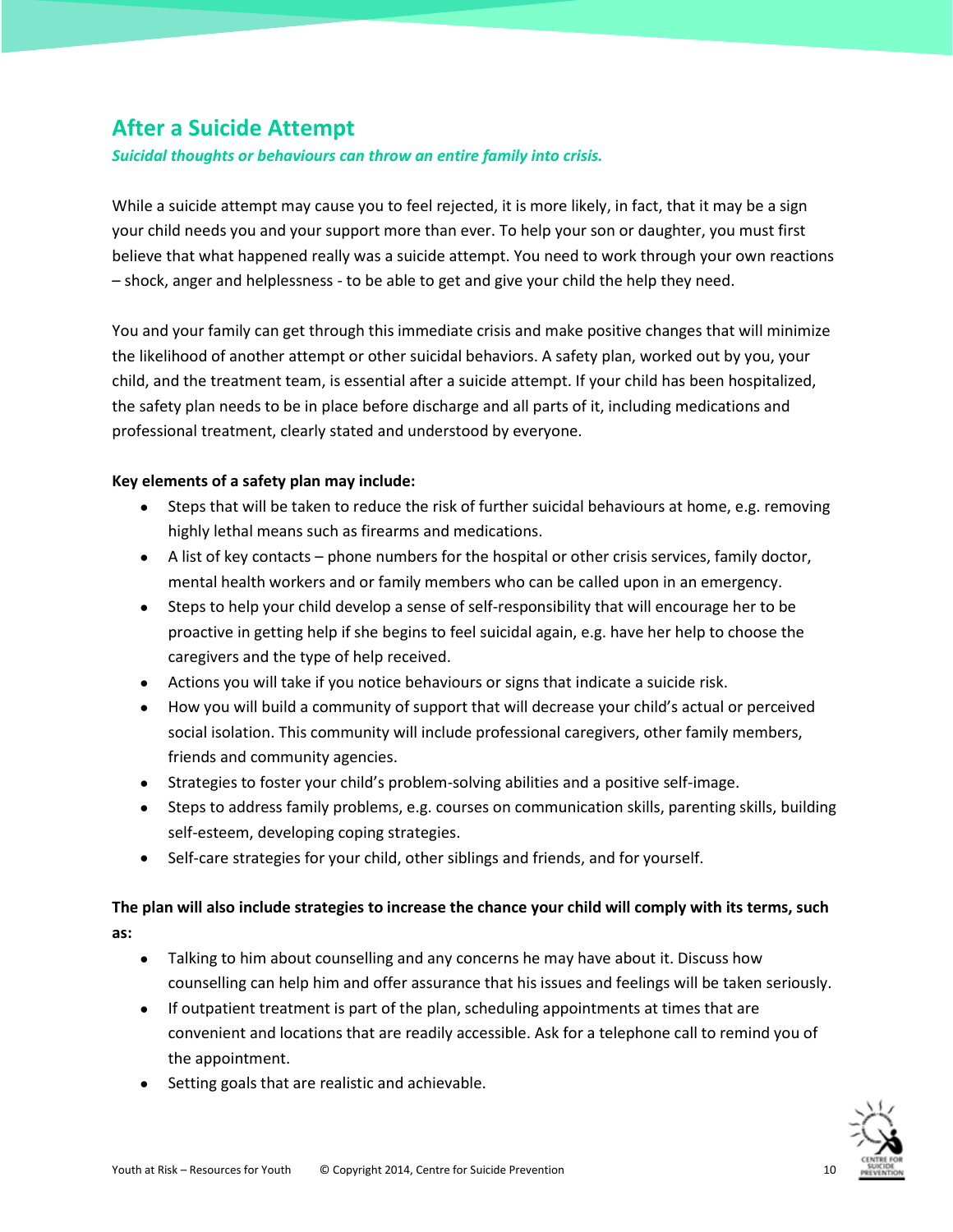Above all, the plan should work with the strengths of your child and family and offer hope that things can change for the better.

## <span id="page-10-0"></span>**Bereavement Issues for Parents**

The suicide of a child may be one of the most devastating events a parent can experience.

## <span id="page-10-1"></span>For parents who have been bereaved…

The sudden loss of a child is a shocking and traumatic event that will impact you and your family in a number of ways. It is not unusual to feel overwhelmed by sorrow, physically ill and angry. You may also experience disbelief, shock, feelings of failure, loss of self esteem, a sense of inadequacy, fear for other children, and guilt.

Grieving is a long process, a journey that is best traveled with people who support you. Remember that you will heal and, with time, the pain of your loss will lessen.

## **Suggestions for coping**

Seek and accept support from trusted friends, family, colleagues and the community.

Join a grief support group. This will reduce your feelings of being alone and isolated.

Allow yourself time for reflection and healing. Remember that grieving takes time.

Practice self-care: physical activity, enough sleep and proper nutrition will help you cope with the work of grief.

Try to be open about the suicide. This will give others permission to talk about your loss. Keeping suicide a secret can add to the burden of shame some survivors may feel. Seek out information on suicide and grief.

## <span id="page-10-2"></span>For parents helping siblings and friends of the deceased…

## **Tell the truth**

As a parent you may be tempted to hide the truth from your other children. However, it is important to be honest with your children and their friends because lying about the cause of death will create an atmosphere of mistrust, fear, and loneliness. They may not need or want to know all the details, especially if they are very young.

Children and youth will experience a range of emotions after the death of a sibling or a close friend, similar to the feelings you may have. However, they may not express their feelings in the same way as an adult. Your children may also revisit their grief as they mature and have new responses to, or new questions about the suicide at different times in their lives.

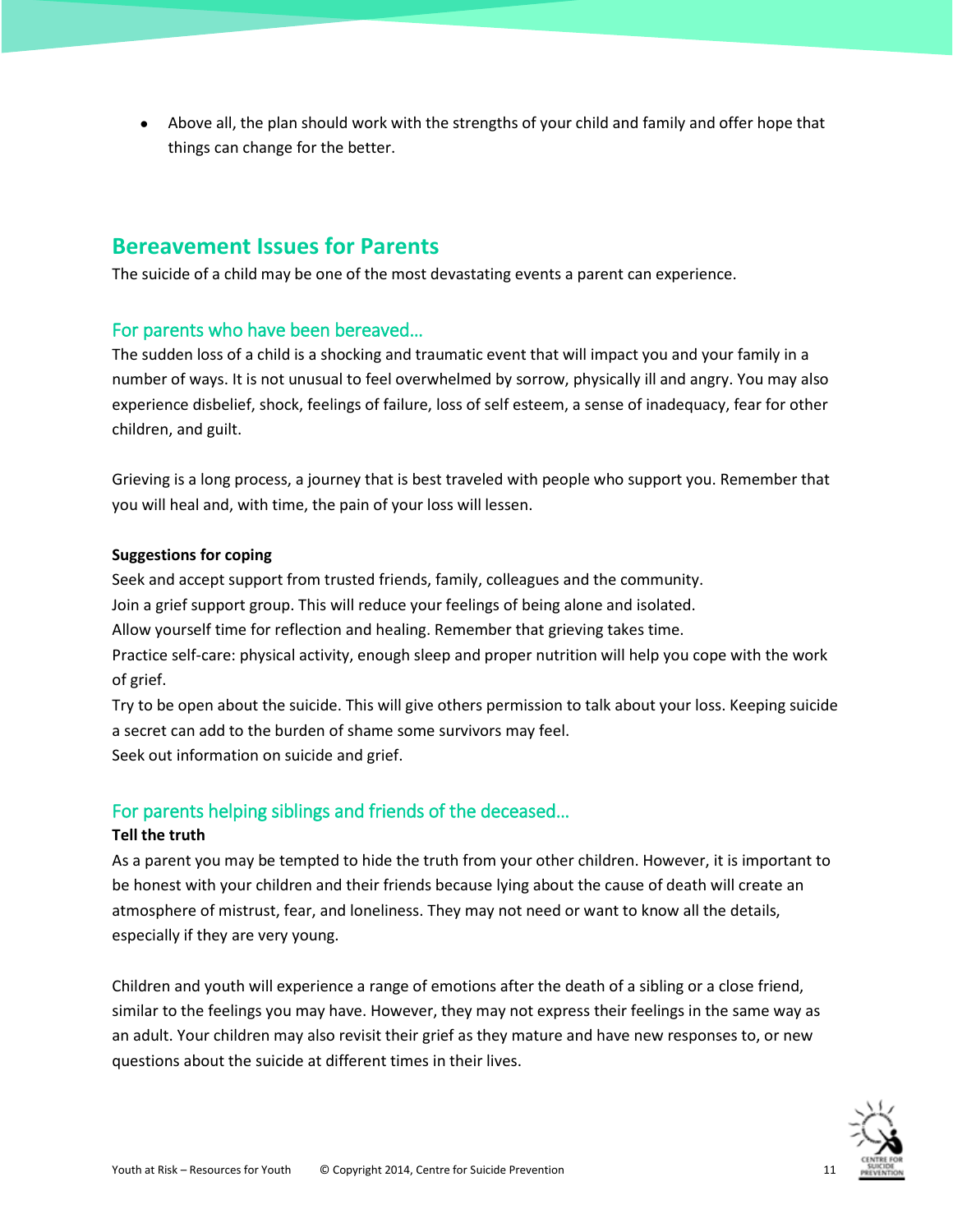#### **Strategies to help**

- Remember that you cannot take away the loss, but you can assist your children and their friends as they explore and express their grief.
- Understand and make allowances for the developmental level and maturity of your children.
- Recognize that your children's assumptions about control and their personal safety may be challenged or lost.
- Respect differences in grieving. Young people cannot control where, when or how they will be affected by their grief.
- Answer questions honestly, providing factual information about suicide.
- Talk about the person who died. Remembering the person who has died is a part of the healing journey. Sharing memories will give others permission to talk about their thoughts and feelings.
- Get back to normal routines as soon as possible.
- Seek professional help if you are concerned or if grief is interfering with activities of daily living over a long period.

#### *Returning to school*

Going back to school after a death in the family or the death of a friend can be difficult. Other students, teachers and school staff may not know how to react or may act inappropriately. As a parent you can assist your child's return to school.

Contact the school principal and ask for a meeting that also includes the guidance counsellor and your child's teachers. Make sure your child is present and helps to plan the return to school. Things to accomplish in the meeting include:

- Sensitizing school staff and administrators to your child's loss.
- Working together to plan a safe return for your child and, when necessary, their friends.
- Developing strategies to help your child cope if they begin to feel overwhelmed by their loss or their emotions. These might include asking for peer support, flexible homework schedules, and a safe place where they can express their grief.

## **Safety Tip**

**Seek help if you or your child are having trouble coping with your grief.**

## <span id="page-11-0"></span>**Caring for You**

Tips for taking care of your well-being.

Parenting can be very stressful and, if you are parenting an adolescent at risk for harmful behaviours or even suicide, the stress can be overwhelming. For you to be an effective support for your child, and a model of healthy behaviour, you need to care for yourself. Chronic tension or stress can lead to

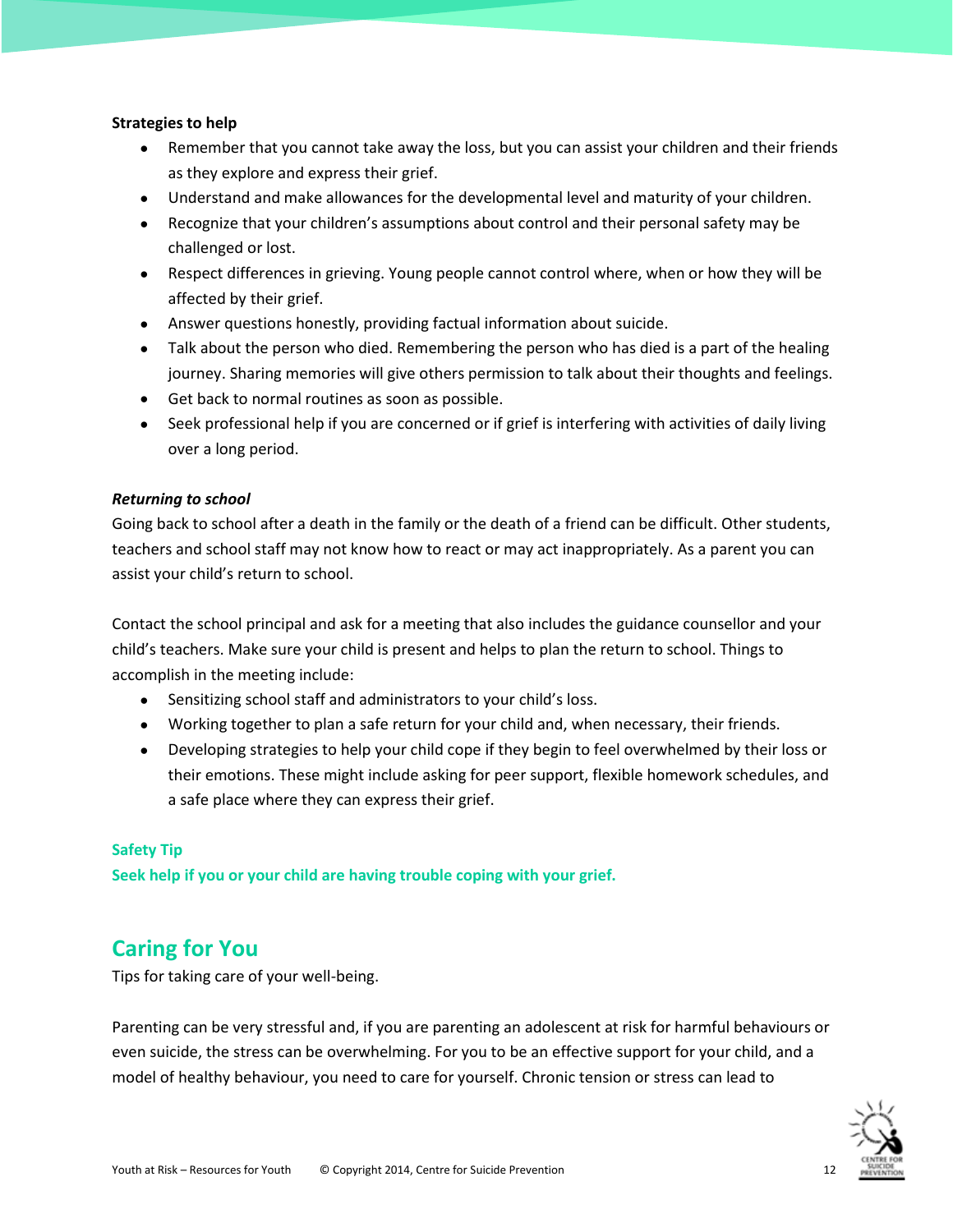problems in your physical and mental health as well as disruptions in family, work and social life. Here are some ideas on how to cope with the stress and take care of you.

## <span id="page-12-0"></span>Physical Well Being

#### *1. Eat a well balanced diet.*

Be sure to include enough servings of fruits and vegetables. Have a good breakfast, eat foods high in fibre, and foods that are rich in vitamins, especially Vitamin B (green leafy vegetables).

#### *2. Get plenty of exercise.*

Recent research shows that exercising daily may be as effective as using medication to treat depression, and exercise is a great way to relieve tension and stress.

#### *3. Aim for eight hours of sleep every night.*

Go to bed earlier, get up at the same time everyday and get as much light early in the day as possible.

*4. Avoid or limit your intake of alcohol, caffeine, drugs and tobacco.* These will aggravate your stress rather than relax you.

#### *5. Drink plenty of water.*

Try to drink at least six glasses a day to keep yourself hydrated and alert during the day.

## <span id="page-12-1"></span>Mental Well Being

*1. If the stress is more than you think you can handle, seek help.*

Use a depression checklist. If you have many of the symptoms, contact your family physician to discuss treatment options.

*2. Learn some relaxation techniques and practice them everyday.*

Two simple techniques you may find effective are deep breathing (breathe in deeply through your nose, count to eight, then breathe out slowly through pursed lips) or taking a mental vacation (picture yourself on a dream vacation).

## *3. Keep a journal.*

Writing down your thoughts and feelings can give you a new perspective or clarify something that has been bothering you.

#### *4. Take some courses in communication skills, parenting or related subjects.*

Arm yourself with information and you may find new skills that can help. If you cannot take courses, consider borrowing books or videos from your local library or family resource centre.

## *5. Talk things out. Meet with a trusted friend, family, colleague or a professional counsellor.*

Do not try to cope alone. A family physician, member of the clergy, or a counsellor may be able to help you find a new perspective, develop strategies and cope better with the stressors in your life.

## *6. Take a break.*

Do something you enjoy every day. Listen to music, dance, go to a movie, walk with a friend, pursue a hobby, volunteer in the community.

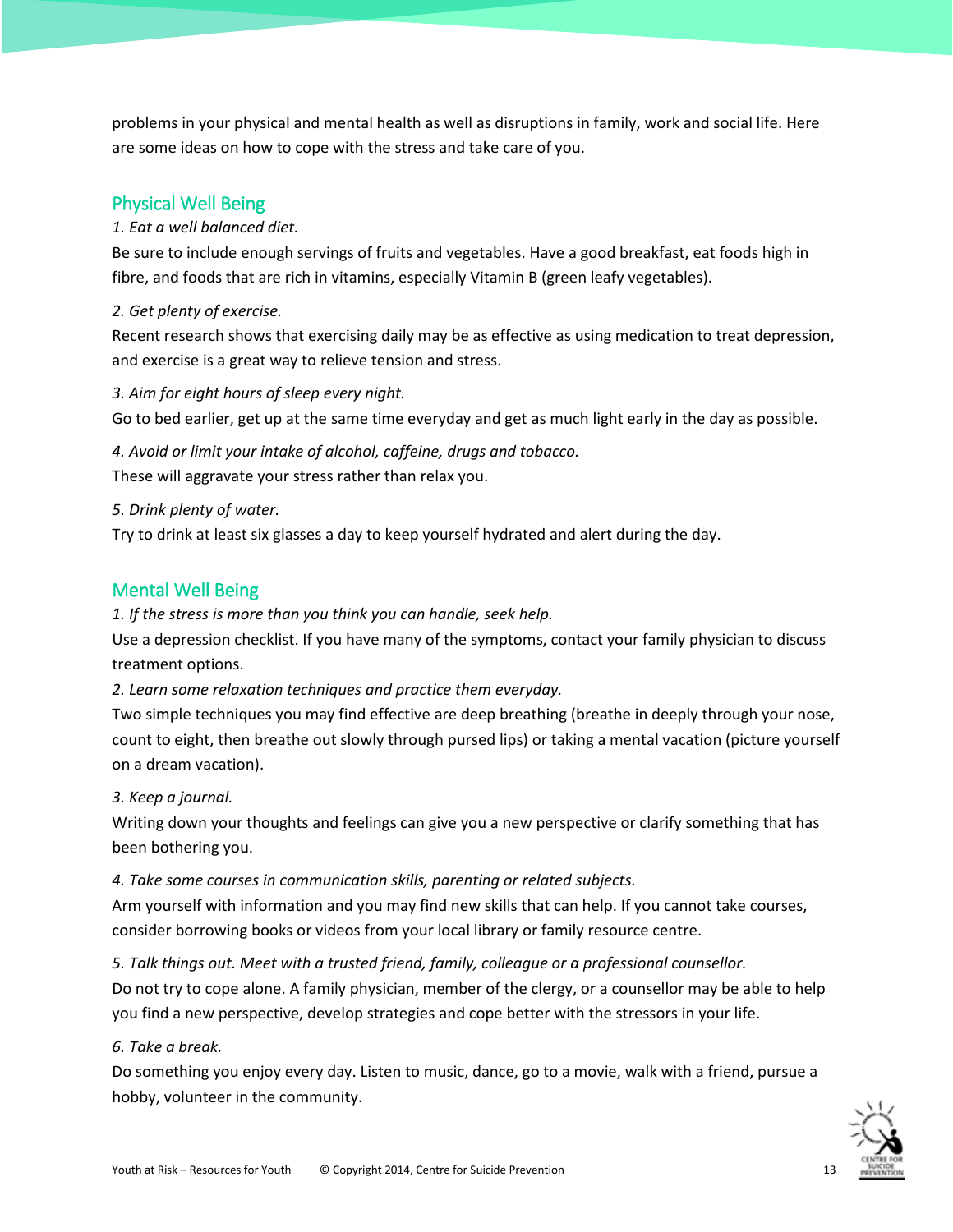## *7. Learn to say 'no'.*

Turn down extra projects, invitations or work that you don't have the energy or time for. Recognize that everyone needs quiet time to relax and be alone.

#### *8. Schedule some alone time.*

Reflect on what you have learned or accomplished and what you still need. Take a hot bath, get a massage, read a book or go for a drive.

## <span id="page-13-0"></span>Spiritual Well Being

Explore your spiritual side. Attend different places of worship, volunteer at your regular place of worship or read books on spirituality.

## <span id="page-13-1"></span>**Further Information for Parents**

Resources for parents helping a child at risk.

#### *Coloroso, B.(1999). Parenting with wit and wisdom in times of chaos and loss. New York: Viking Press.*

This book is meant to help families cope during difficult times. Answers are provided to questions such as what to say to children when a loved one dies or how to tell children about divorce. Coloroso also discusses how parents can help their children with their feelings when they are struggling with their own grief.

Available on loan to residents of Alberta. SIEC Number 1999-0480.

## *Crook, M. (2003). Out of the darkness: Teens talk about suicide. Vancouver, BC: Arsenal Pulp Press.*

Based on interviews with teen suicide survivors, parents, and professionals, the author explores adolescent suicide, in particular why some young peope engage in self-destructive behaviours. The history of teen suicide in Western history and other cultures is also examined, as well as what parents and schools can do to prevent teen suicide, and coping strategies for teens who are in crisis. Available on loan to residents of Alberta. SIEC Number 2005-0872.

## *Kaufman, M. (2000). Helping your teen overcome depression: A guide for parents. Toronto, ON: Key Porter Books.*

Dr. Kaufman explains what teen depression is and how it can be overcome. Parents are given a thorough overview that includes many case histories. A question-and-answer section addresses the specific concerns of parents and teenagers. Warning signs of suicide are discussed and professional advice is offered for preventing teen suicide.

Available on loan to residents of Alberta. SIEC Number 2001-0000.

## *Shapiro, P. G. (1994). A parent's guide to childhood and adolescent depression. New York: Dell Publishing.*